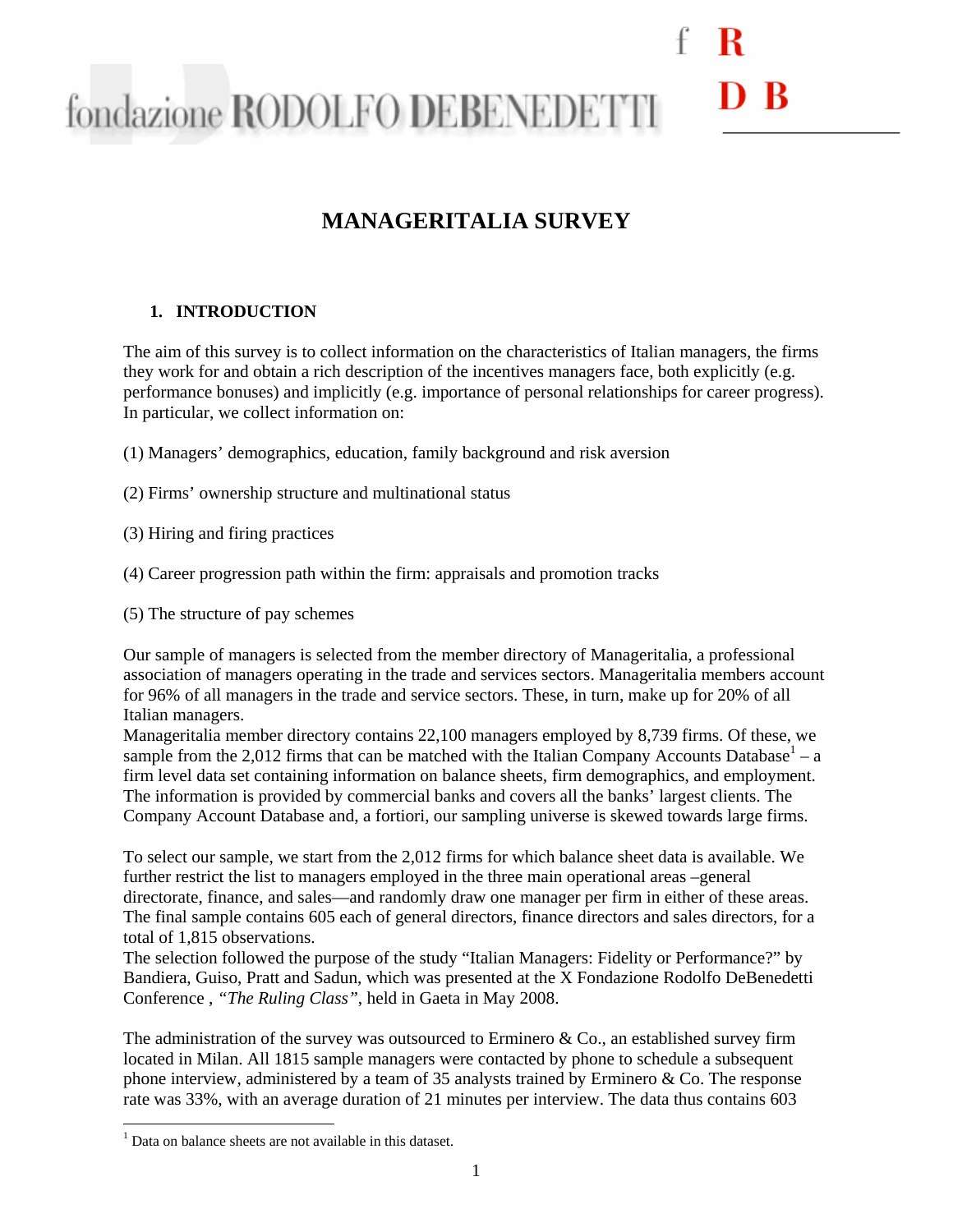f  $\mathbf R$  $D B$ 

observations, equally split across the three operational areas.

The average size of the firms included in our sample is 240 employees (50 at the median). In terms of ownership, 48% of the firm in our sample are family or founder owned, 12% are privately owned, 8% are state owned. We also have a sizeable proportion of firms owned by dispersed shareholders (i.e. no party detains more than 25% of the company's shares) and private equity backed firms (8%). Most of the firms included in the sample (58%) are affiliated with a multinational. In 21% of the cases, the multinational is headquartered in Italy. The Manageritalia dataset only covers the service sector. Among services, specific industries are over represented, such as Wholesale (45% of the sample) and Business Services (11%) and Retail and Specialized IT services (4%). The survey is also skewed in terms of location. Most of the sample refers to firms incorporated in Lombardy (58%). However, the survey also includes a fairly high number of firms incorporated in other Northern and Central regions such as Veneto (8%), Piedmont (5%), Emilia (9%), Tuscany (5%) and Lazio (9%)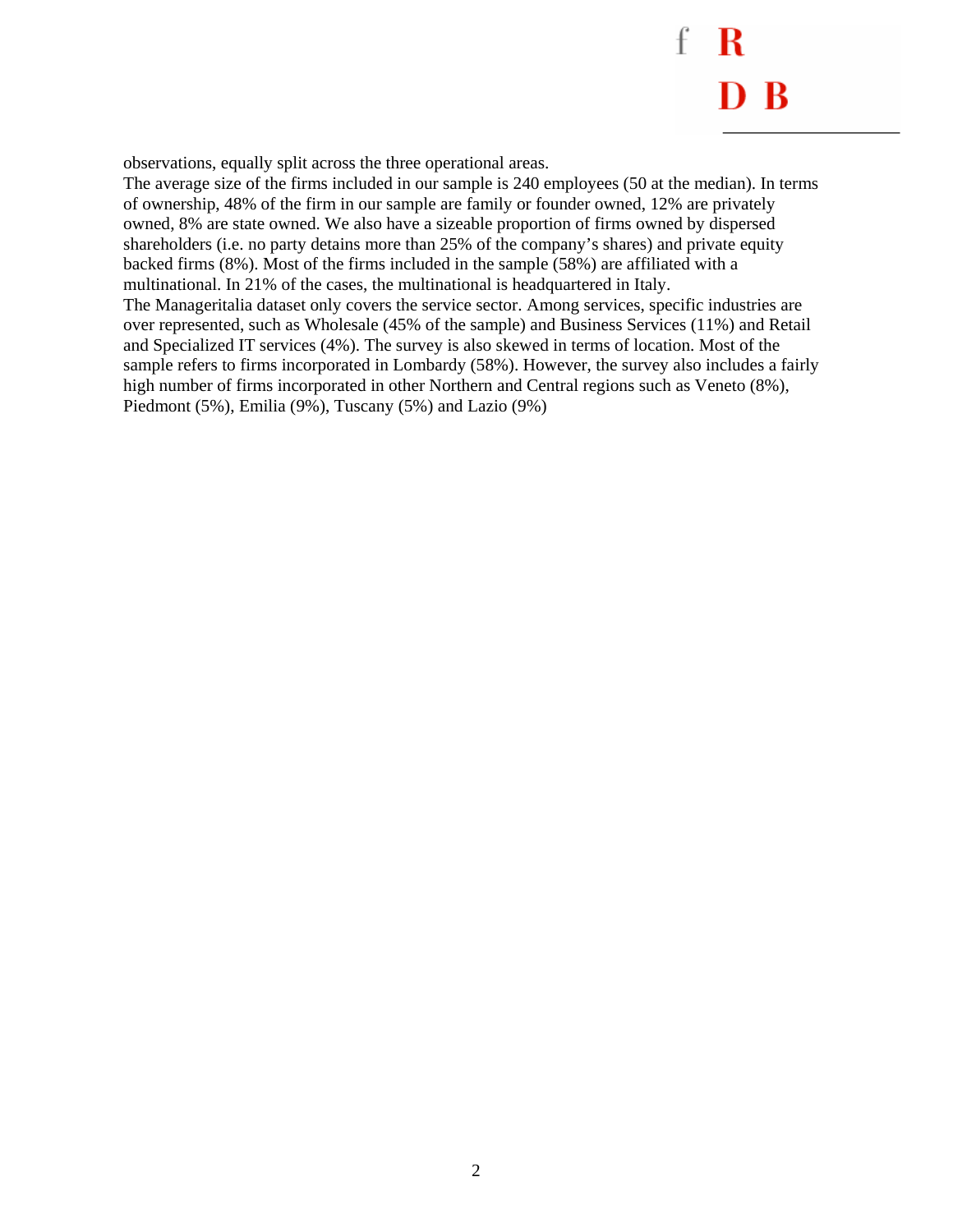D<sub>B</sub>

#### **2. VARIABLES DESCRIPTION**

#### − **Cod**

*manager identification number* 

#### − **Firm id**

*firm identification number* 

#### − **mans**:

*task /division:*  1=General Management 2= Finance/ Administration  $4/7$ = Sales

#### − **d1\_1:**

*What is your role in the firm?* 

#### − **d1\_2:**

*Department\Division*: 1= Administration/ Direction  $2=$  Logistics 3= Marketing 4= Finance 5= Human resources

#### − **d1\_3** :

*How many years have you worked for this firm?*  1=one year or less  $2=2-3$  years  $3=4-5$  years  $4=6-7$  years 5= 8-10 years 6=11-15 years 7= more than 15 years

#### − **d1\_4 :**

*How many years have you held this (current) role in the firm:*  1=one year or less  $2=2-3$  years  $3=4-5$  years  $4=6-7$  years 5= 8-10 years 6=11-15 years 7= more than 15 years

− **d1\_5** 

*How many times per month do you usually work during high days (Sathurday and/or*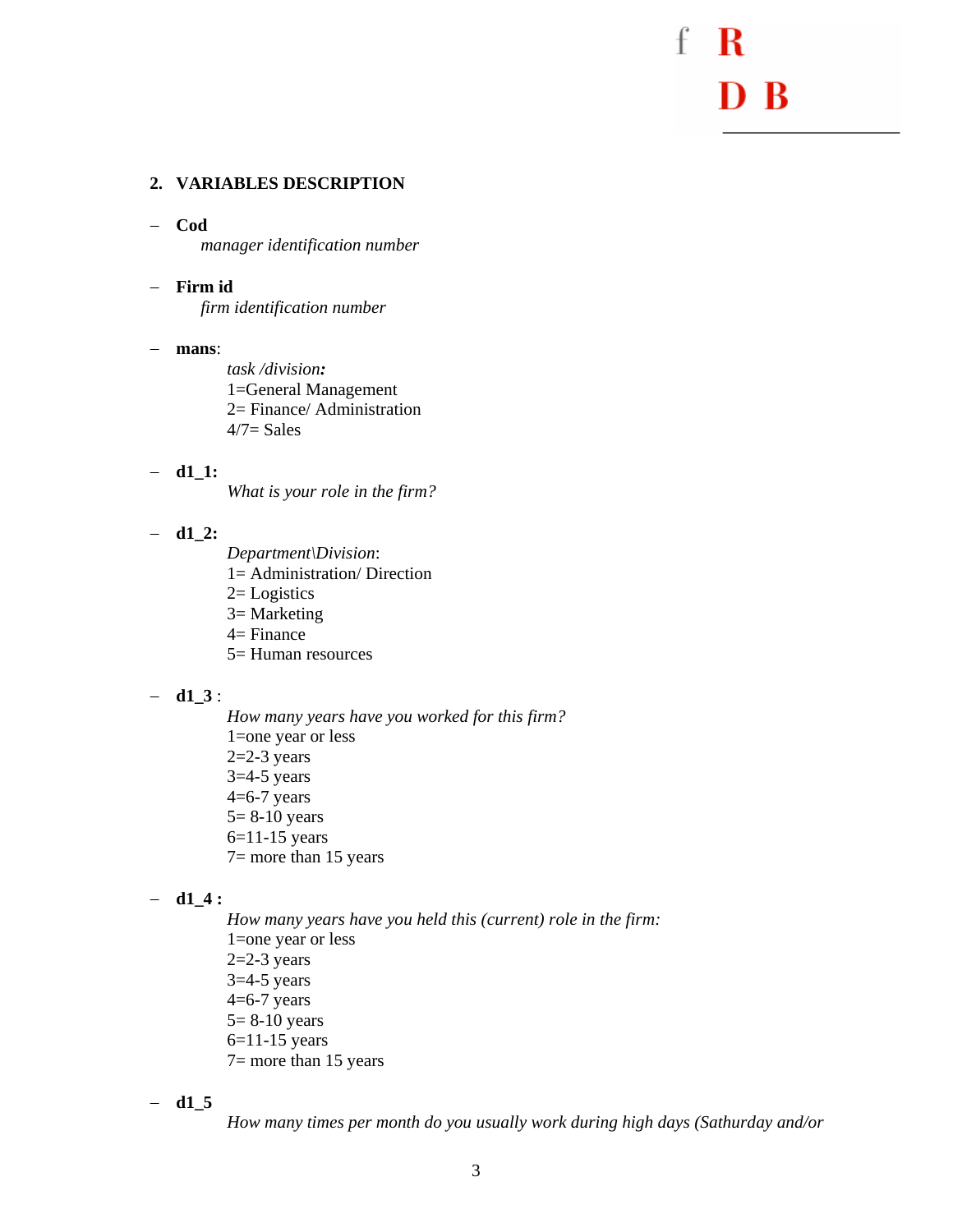f R D B

*Sunday)?*  1= Every week

2=twice per month 3= once per month  $4=$  rarely 5=never

#### − **d1\_6**

*How many hours do you work per week (on average)?*   $1=$  less than 40  $2=$  about 40 3=about 50  $4=$  about 60 5= more than 60

#### − **d2\_1c01**

*Does the firm provide you company car?*   $0=$  no  $1 = yes$ 

#### − **d2\_1c02**

*Do you have flexible working hours?*   $0=$  no  $1 = yes$ 

#### − **d2\_1c03**

*Does the firm allow you to telework?*   $0=$  no  $1 = yes$ 

#### − **d2\_1c04**

*Does the firm offer training courses?*   $0=$  no  $1 = yes$ 

#### − **d2\_1c05**

*Does the firm allow you to take sabbatical leave?*   $0=$  no  $1 = yes$ 

#### − **d2\_1c06:**

*Does the firm provide you health insurance?*   $0=$  no  $1 = yes$ 

#### − **d2\_1c07**

*Does the firm provide you life insurance?*   $0=$  no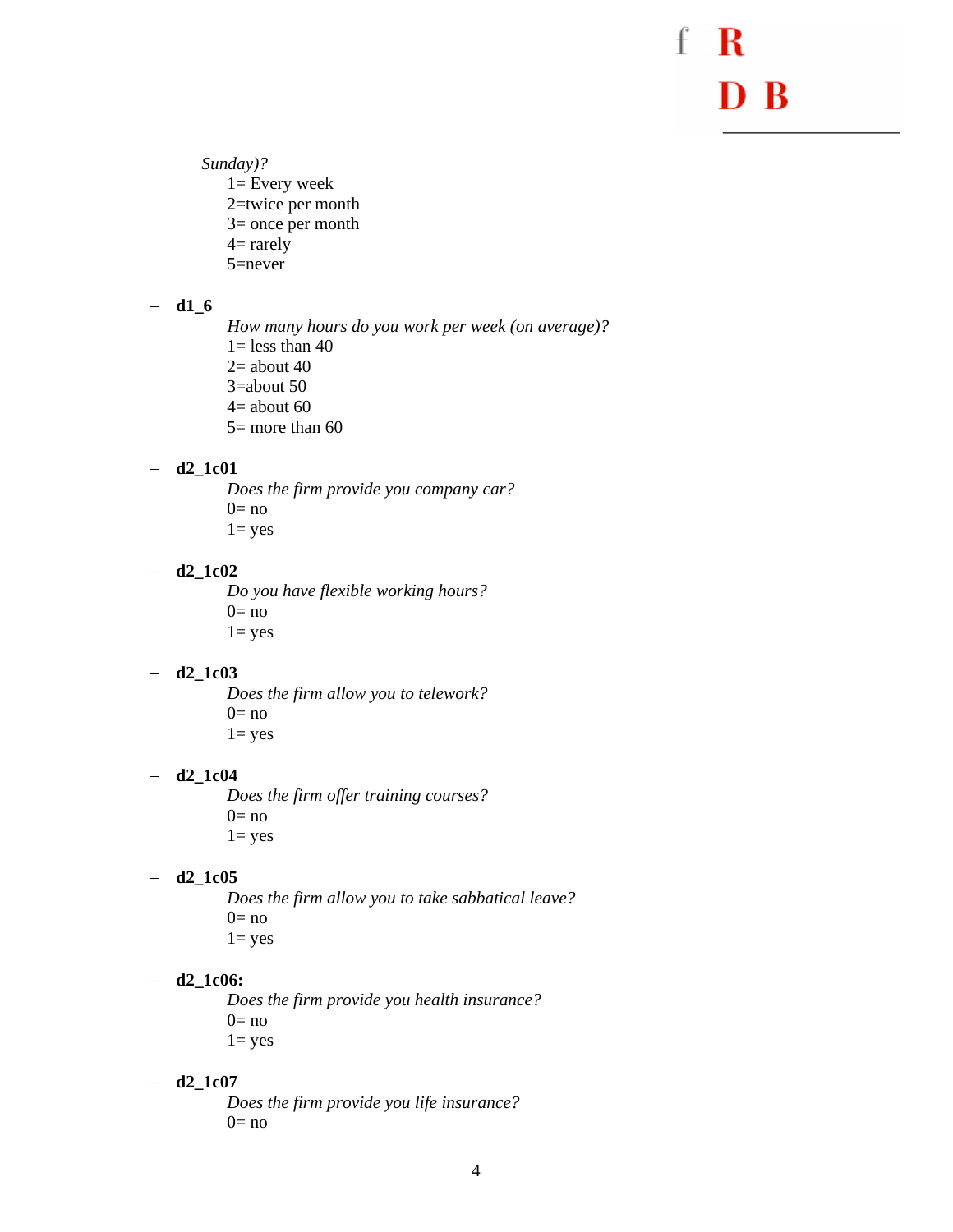### f D B

 $1 = yes$ 

− **d2\_1c08** 

*Does the firm cover living costs (housing and related expenses)?*   $0=$  no  $1 = yes$ 

− **d2\_1c09** 

*Does the firm provide you work instruments?*   $0=$  no  $1 = yes$ 

− **d2\_1c10** 

*Does the firm share dividends?*   $0=$  no  $1 = yes$ 

#### − **d2\_1c11**

*Does the firm provide you mobile telephone?*   $0=$  no  $1 = yes$ 

− **d2\_1c13** 

*Doesn't the firm give you bonus?*   $0=$  no  $1 = yes$ 

#### − **d2\_1c12**

*Does the firm provide you other benefits?*   $0=$  no  $1 = yes$ 

− **d2\_2** 

*Do you have access to bonus system?*   $1 = yes$  $2=$  no

#### − **d2\_3**

*The amount of bonus you received was what percentage of your salary?* 

- $1 = 5\%$
- $2=10%$
- $3 = 20%$
- $4= 30-40%$
- 5=50%
- 6= more than 50%
- − **d2\_4c1**

*Is the bonus determined by achievement of individual goals?*   $0=$  no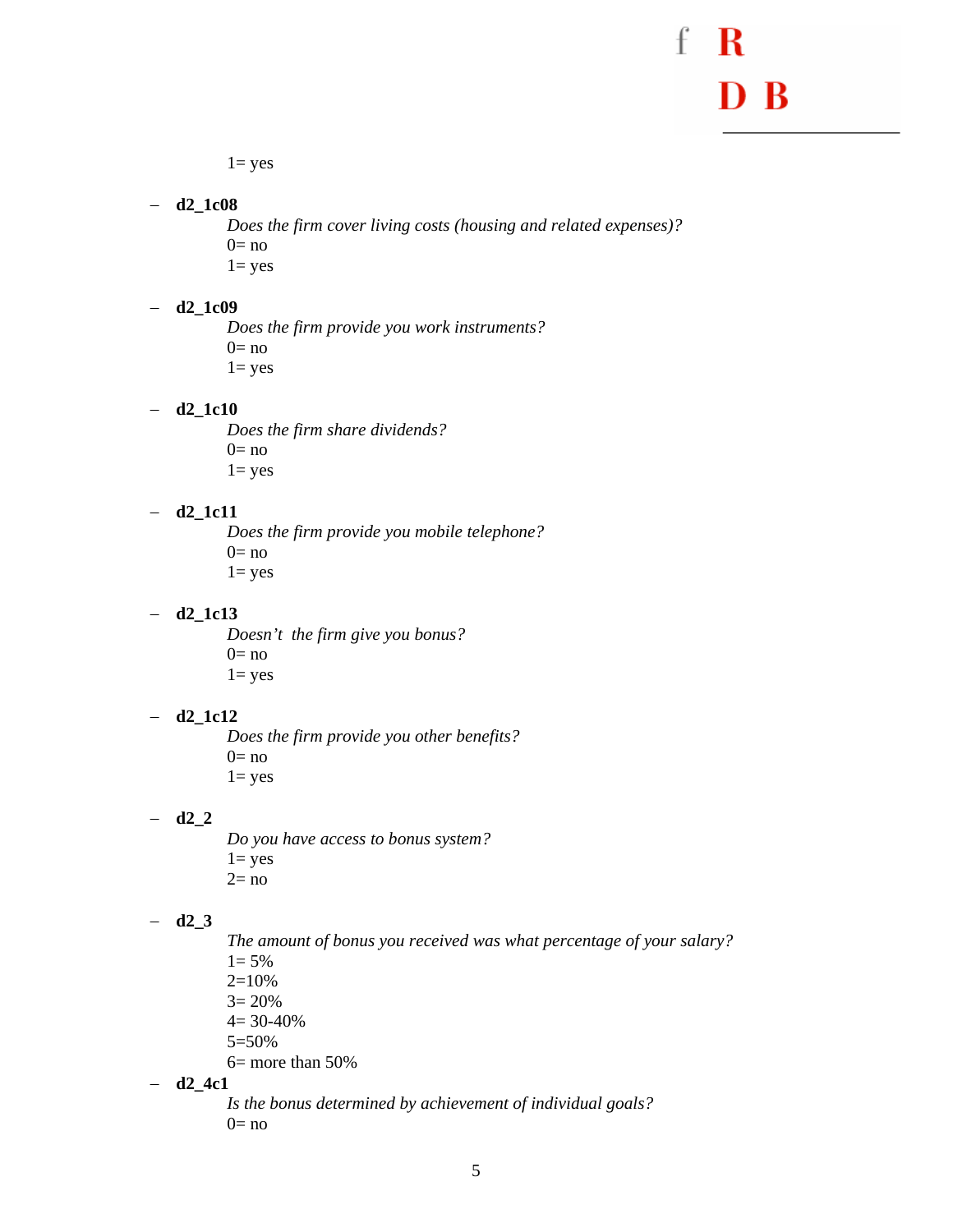$1 = yes$ 

− **d2\_4c2** 

*Is the bonus determined by achievement of group/team goals?*   $0=$  no  $1 = yes$ 

− **d2\_4c3** 

 *Is the bonus determined by achievement of firm goals ?*   $0=$  no  $1 = yes$ 

− **d2\_4c4** 

*Is the bonus discretionary to the firm?*   $0=$  no 1= yes

− **d2\_4c5** 

 *Is the bonus determined by other factors?*   $0=$  no  $1 = yes$ 

#### − **d2\_5**

*Do you think that the bonus was calculated in a clear and transparent way?*  1= yes, very clear 2= yes, enough clear  $3=$  not much clear 4=not clear

#### − **d2\_6**

*Which part of your salary you would prefer to be fixed and which to be determined by the achievement of individual goals?* 

 $1=$  fixed 100 & variable 0

- $2=$  fixed 90 & variable 20
- $3=$  fixed 80 & variable 40
- $4=$  fixed 70 & variable 60
- $5 =$  fixed 50 & variable 100
- $6=$  fixed 0 & variable 200

#### − **d3\_1**

*How many times does the firm evaluate managers?*  1=never 2=once per year 3= every six months 4= every three months 5=it depends, random

− **d3\_2c1**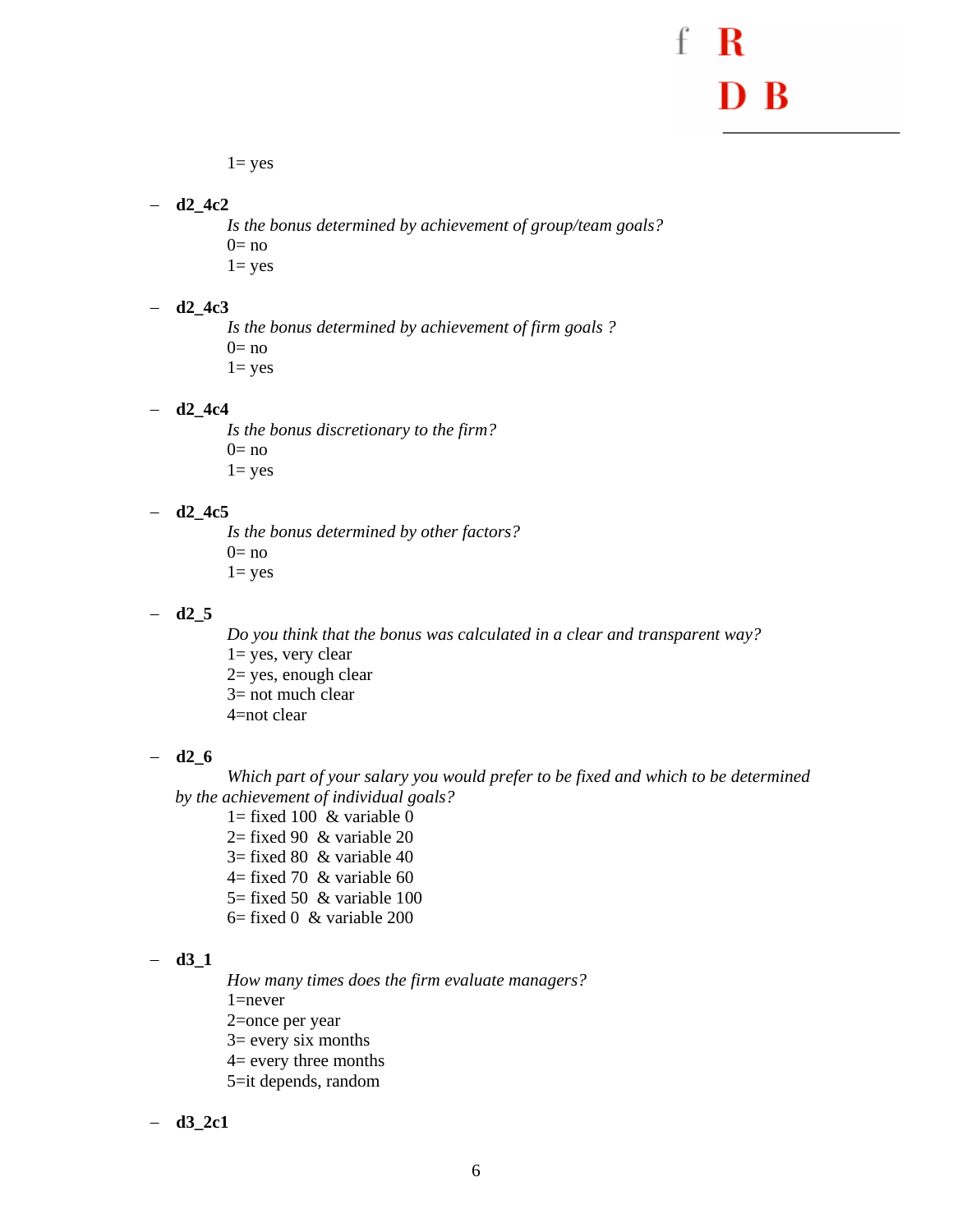D<sub>B</sub>

*Do evaluations affect promotions?*   $0=$  no  $1 = yes$ 

#### − **d3\_2c2**

*Do evaluations affect bonus?*   $0=$  no  $1 = yes$ 

#### − **d3\_2c3**

*Do evaluations affect salary?*   $0=$  no  $1 = yes$ 

#### − **d3\_2c4**

*Do evaluations affect the duration of stay in the firm?*   $0=$  no  $1 = yes$ 

#### − **d3\_2c5**

*Do evaluations affect other factors?*   $0=$  no  $1 = yes$ 

#### − **d3\_3\_1**

*Is tenure important in order to determine promotions within the firm?*  1=Very important 2=Important 3= not very important  $4=$  not at all

#### − **d3\_3\_2**

*Is performance important in order to determine promotions within your firm?*  1=Very important 2=Important 3= not very important  $4=$  not at all

#### − **d3\_3\_3**

*Is fidelity with ownership or managers, important in order to determine promotions within your firm?*  1=Very important 2=Important 3= not very important  $4=$  not at all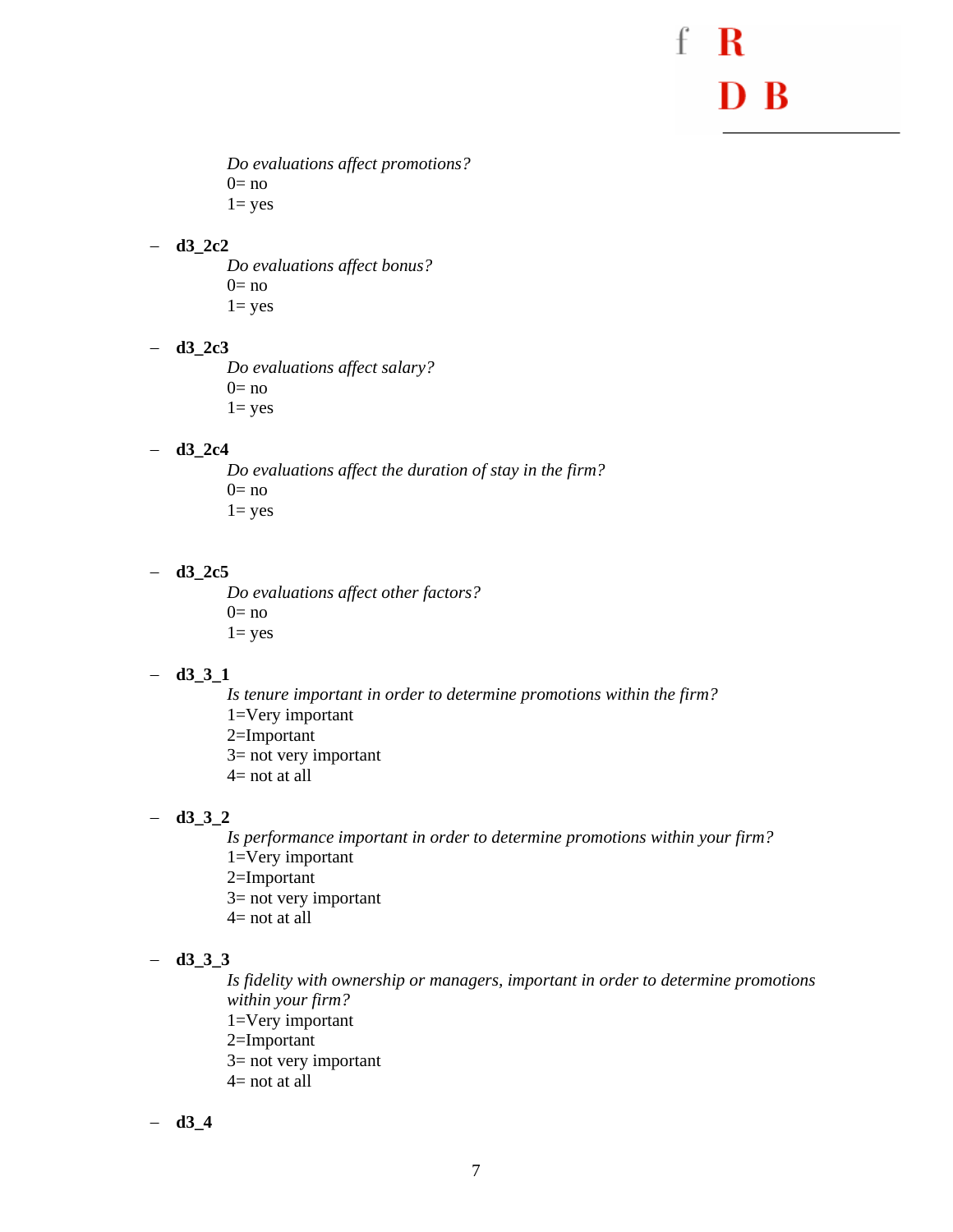

*Does the firm fasten advancements of talented managers*?  $1 = yes$  $2= no$ 

#### − **d3\_5\_1**

*How frequently employees have been fired because of negative economic situation?*   $1=$  frequently 2=sometimes 3=never

− **d3\_5\_2** 

*How frequently employees have been fired because of bad relationship with owners?*   $1=$  frequently 2=sometimes 3=never

#### − **d3\_5\_3**

*How frequently employees have been fired because of unable to reach the goals*   $1=$  frequently 2=sometimes 3=never

#### − **d3\_5\_4**

*How frequently employees have left (voluntarily) because of better job offer?*   $1=$  frequently 2=sometimes 3=never

#### − **d3\_5\_5**

*How frequently employees have left (voluntarily) because of family or personal reasons?*   $1=$  frequently 2=sometimes 3=never

#### − **d4\_1**

*How many hierarchical levels separate you from CEO?*   $1=$  I am the CEO 2= one level, I deal directly with CEO

3= two levels, my boss deals with CEO

 $4=$  three levels

5=more than three

#### − **d4\_2**

*Does CEO have office in the same building where you work?*   $1 = yes$  $2=$  no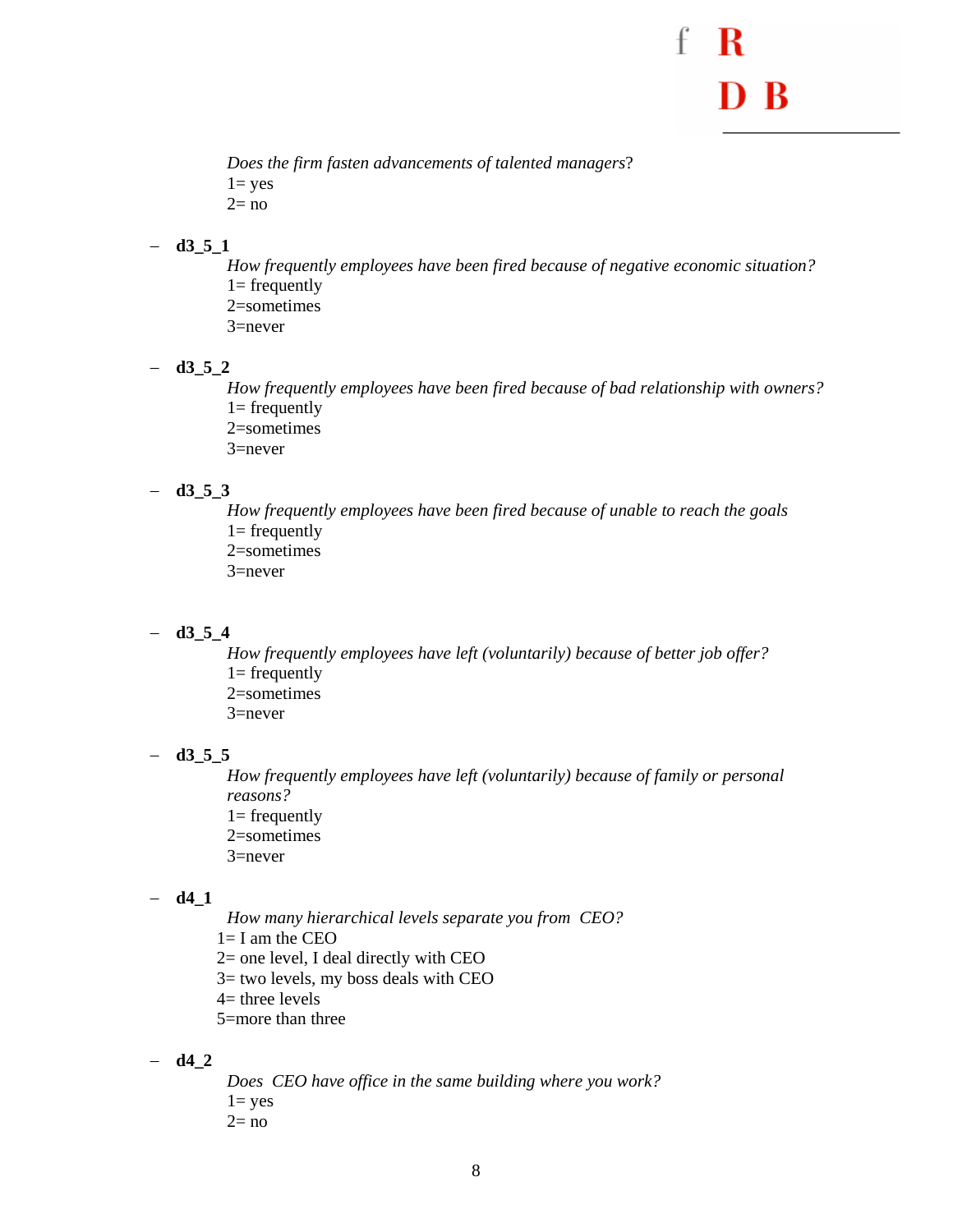#### − **d4\_3**

*What is the maximum amount of your budget that you can spend without any authorization?* 

#### − **d4\_3ax**

*Is this amount the budget that you can spend without any authorization? 1=yes 2=it is an amount additional to the budget* 

- *3= I have no budget*
- *4= do not answer*

#### − **d4\_4**

*Are you allowed to hire people without authorization?*   $1 = ves$  $2 =$  yes but there is a budget constraint

 $3=$  no

#### − **d5\_1**

*How many employees work in your firm?*   $1=$  less than 10  $2=$  from 10 to 50 3=from 50 to 100  $4=$  from 100 to 500 5=from 500 to 1000 6= from 1000 to 5000 7= from 5000 to 10000

#### − **d5\_2s1**

*Among these strategic goals, which is the most important to your firm?* 

- $1=$  Mergers & Acquisitions
- 2=Enlargement into new markets
- 3= Innovation in production process
- 4= products innovation

#### − **d5\_2s2**

*Among these strategic goals, which is the most important to your firm?* 

- 2=Enlargement to new markets
- 3= Innovation in production process
- 4= products innovation
- 5= Costs control
- − **d5\_2as1**

*Is there any other strategic goal which is more important than the ones mentioned above?*   $99 = yes$  $100=$  no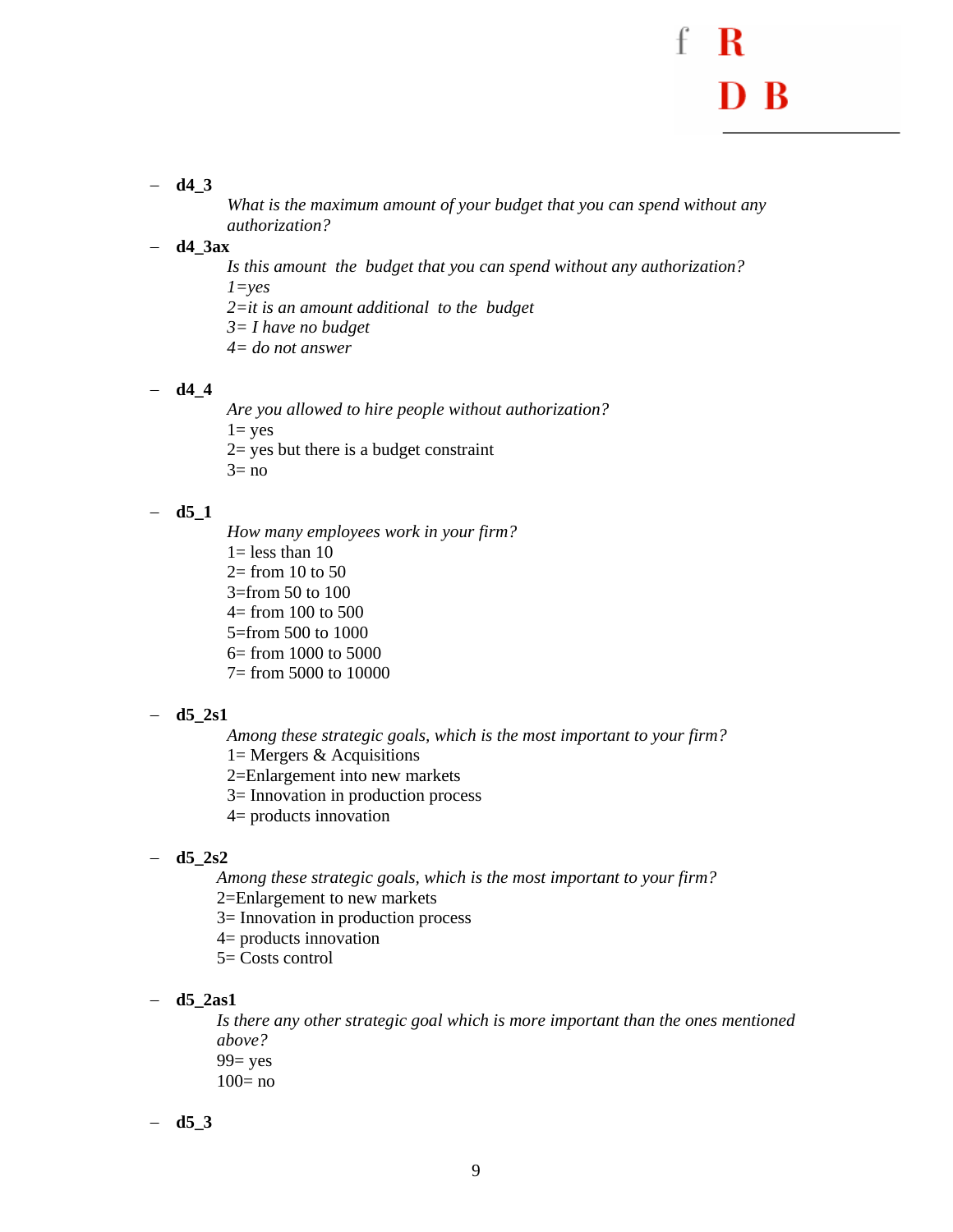*Do you work for a multinational firm or Italian firm?*  1=Italian firm in Italian market

2= Italian firm which also operates abroad

3= multinational

#### − **d5\_4**

*Where are located firm's Headquarters?* 

#### − **d5\_5**

Who is the owner of the firm you work in?

1= founder

 $2=$  family

3=managers

4= cooperative/ mutual company

5= investors group (small)

6= private equity

7= dispersed shareholders

8=State owned/ foundation

 $99$  = other

#### − **d5\_6**

*Has the company ownership changed in the last three years?*   $1 = yes$ 

 $2=$  no

#### − **d5\_7**

- *Who was the owner of the company three years ago?*
- $1=$  founder
- $2=$  family
- 3=managers

5= investors group (small)

- 6= private equity
- 7= dispersed shareholders
- 8=State owned/ foundation
- $99$  = other

#### − **d5\_8**

*In this moment, is the CEO a member of the family that owns the company?*   $1 = yes$  $2=$  no

− **d5\_9** 

*The current CEO had other work experiences before joining family company?*   $1 = yes$  $2=$  no

#### − **d5\_10**

*Are you a relative of the family that owns the firm?*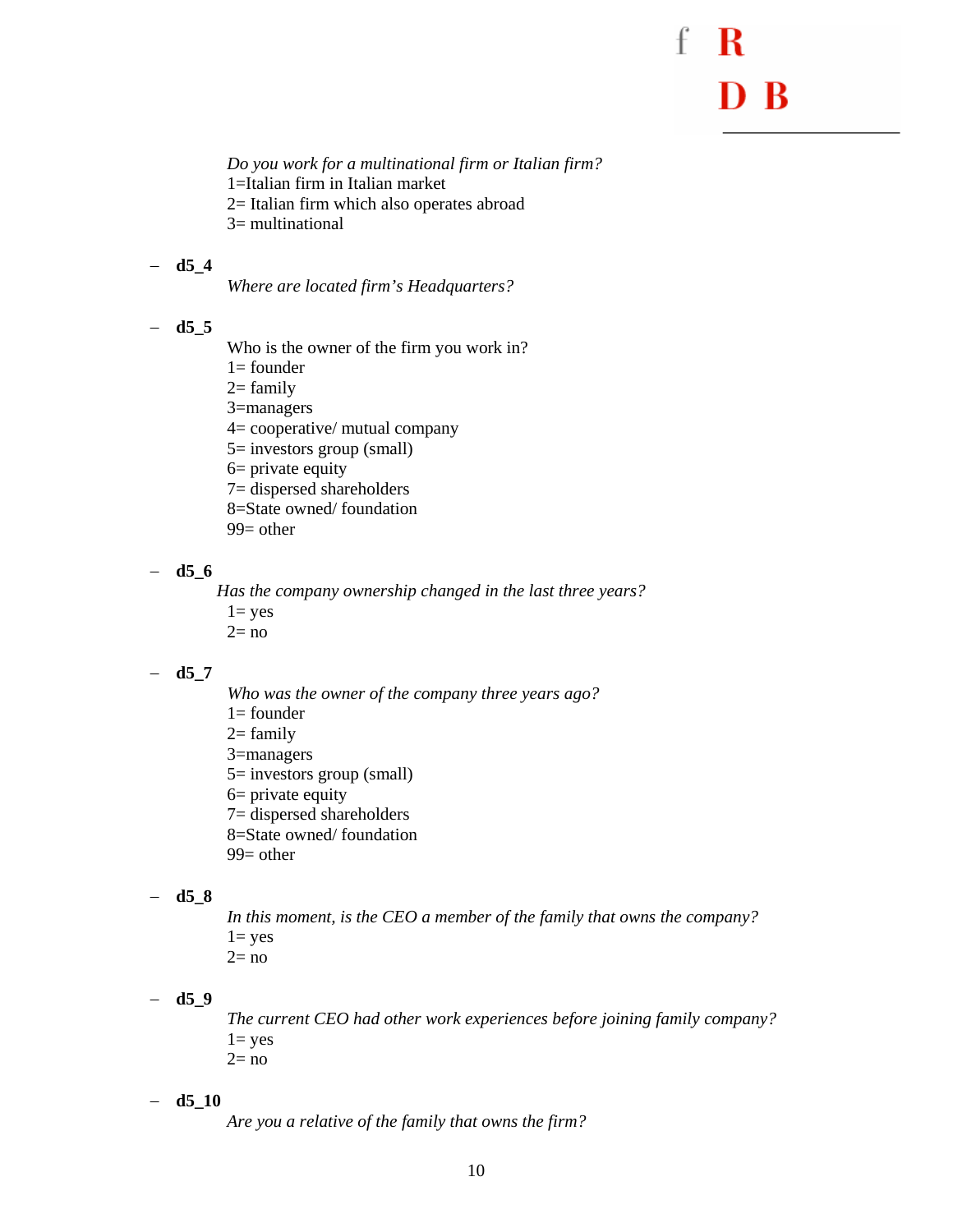$1 = yes$  $2=$  no

#### − **d5\_11**

*How many members of the family have a responsibility role in the company?*  1=no one 2= one ( CEO or President)  $3=$  two/three

- $4=$  four or five
- $5=$  more than six

− **d6\_1** 

*Have you worked for other companies in the last 10 years?* 

 $1=$  no

 $2=$  just one

3=two others

4= more than three

#### − **d6\_2s01**

*Which reasons led you to change job?* 

1= more responsibility

 $2=$  less work

3=same responsibility but higher salary

4= bad cycle of the sector of activity

5= personal reasons

6= contrast with the ownership or management

7=other

#### − **d6\_3**

*Have you ever worked in consulting industry?*   $1 = yes$  $2=$  no

#### − **d6\_4**

*Through which channel did you find the current job?* 

- 1= newspaper or internet
- 2= employment agency
- 3=informal- professional links
- 4= informal- family links
- 5= competition
- 6= head hunter
- 7= application
- 8= other

− **d6\_5** 

*Have you received job offers in the last three years*?  $1 = yes$ 

 $2=$  no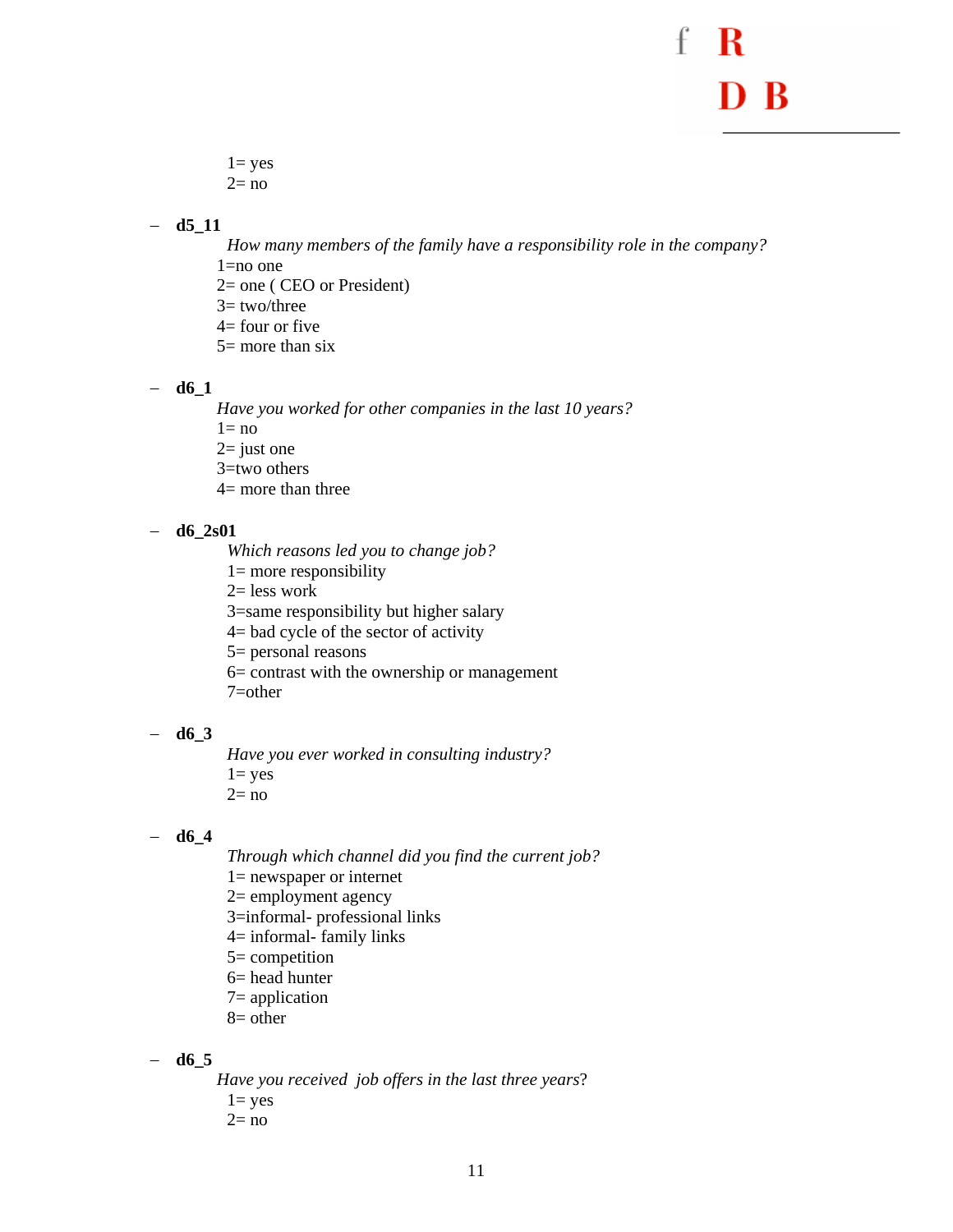f R D B

− **d6\_6** 

- *Are you satisfied of the current job?*
- $1=$  very satisfied
- 2= quite satisfied
- 3=not much satisfied
- $4=$  not satisfied

#### − **d6\_7**

*Highest educational attainment?* 

- 1= high school diploma
- 2= university (not completed)
- 3= bachelor
- $4=$ mba
- 5= postgraduate

#### − **d6\_8**

*Graduation Mark:* 

#### − **d6\_9**

*Have you attended executive courses?*   $1 = yes$  $2=$  no

#### − **d6\_10**

*Educational attainment of the father?*   $1=$  primary 2= lower secondary 3=high school diploma 4=university (not completed) 5= bachelor

#### − **d6\_11**

*Father's main job?*  1=worker  $2=$  teacher 3=shopkeeper 4=employee 5=manager 6= enterpreneur 7=director 8= freelancer 9=other

− **d6\_12** 

*Age* 

− **d6\_13**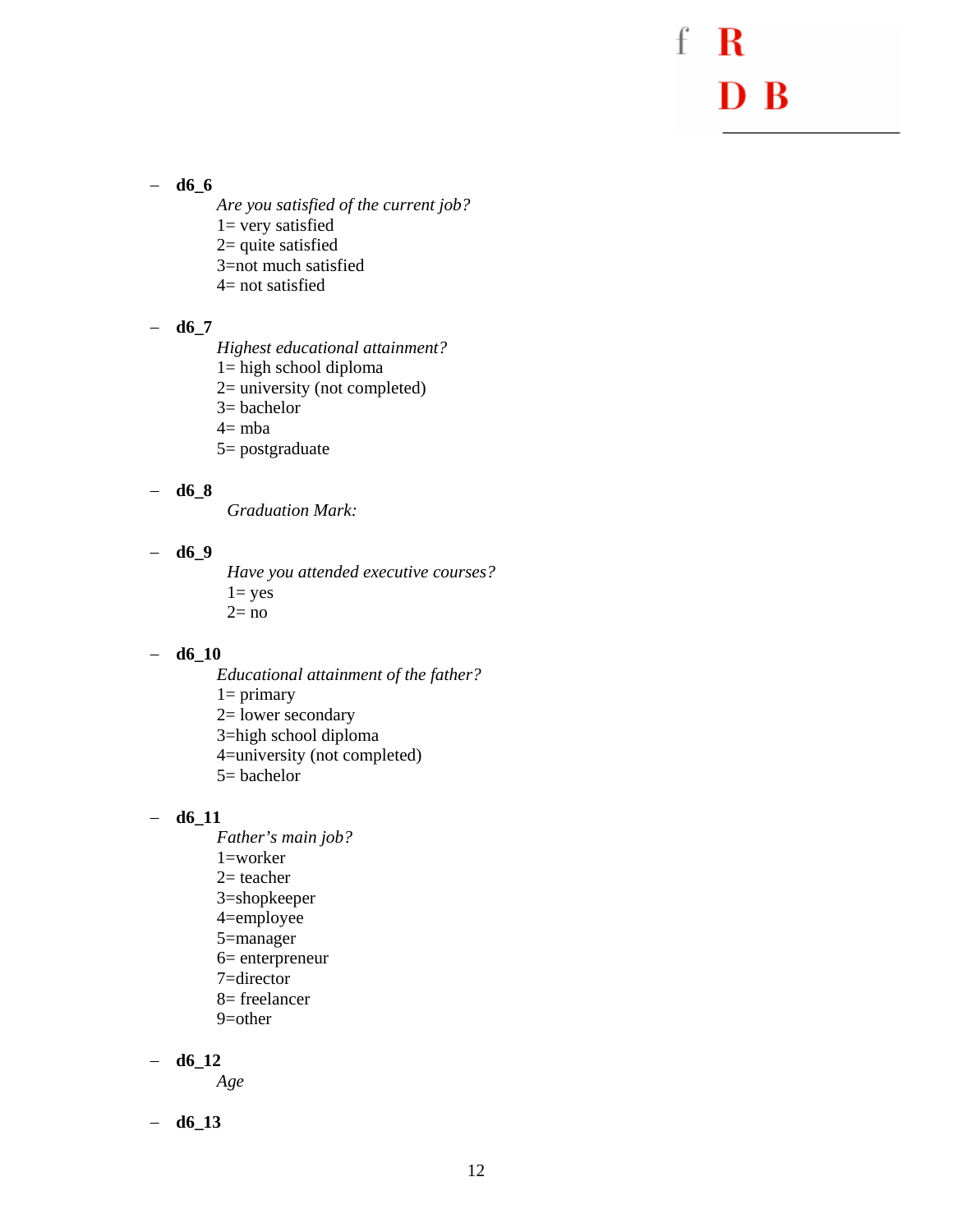*Gender* 

#### − **d6\_14**

*What is the range of you salary (euro)?*  1=less than  $50.000$ 2= from 50.000 to 75.000 3= from 75.000 to 100.000 4= from 100.000 to 125.000 5= from 125.000 to 150.000 6= more than 150.000

− **d7\_1** 

*Do you think that one should trust in people or it is better to be cautious?*   $1 = yes$  $2=$  no, it's better to be cautious

#### − **d7\_2**

*Do you think you are able to assess the reliability of people?*  1=very able 2=able enough 3=not able

#### − **d7\_3**

*How frequently do you conclude agreements by handshake?*   $1=$  frequently  $2=$  often 3=rarely 4=never

#### − **d7\_4**

*Do you think Italian manager are considered as reliable?* 

- $1=$  very reliable
- $2=$  quite reliable
- 3= not much reliable
- $4 = not$  reliable

#### − **d7\_5\_1**

*What is the most important characteristic that your collaborators should have?(choose one of the following)* 

- $1=$  flexibility (working hours)
- 2=punctuality
- 3=fidelity
- 4=ability
- 5=other

− **d7\_5\_2** 

*What is the second most important characteristic that your collaborators should have?(choose one of the following)*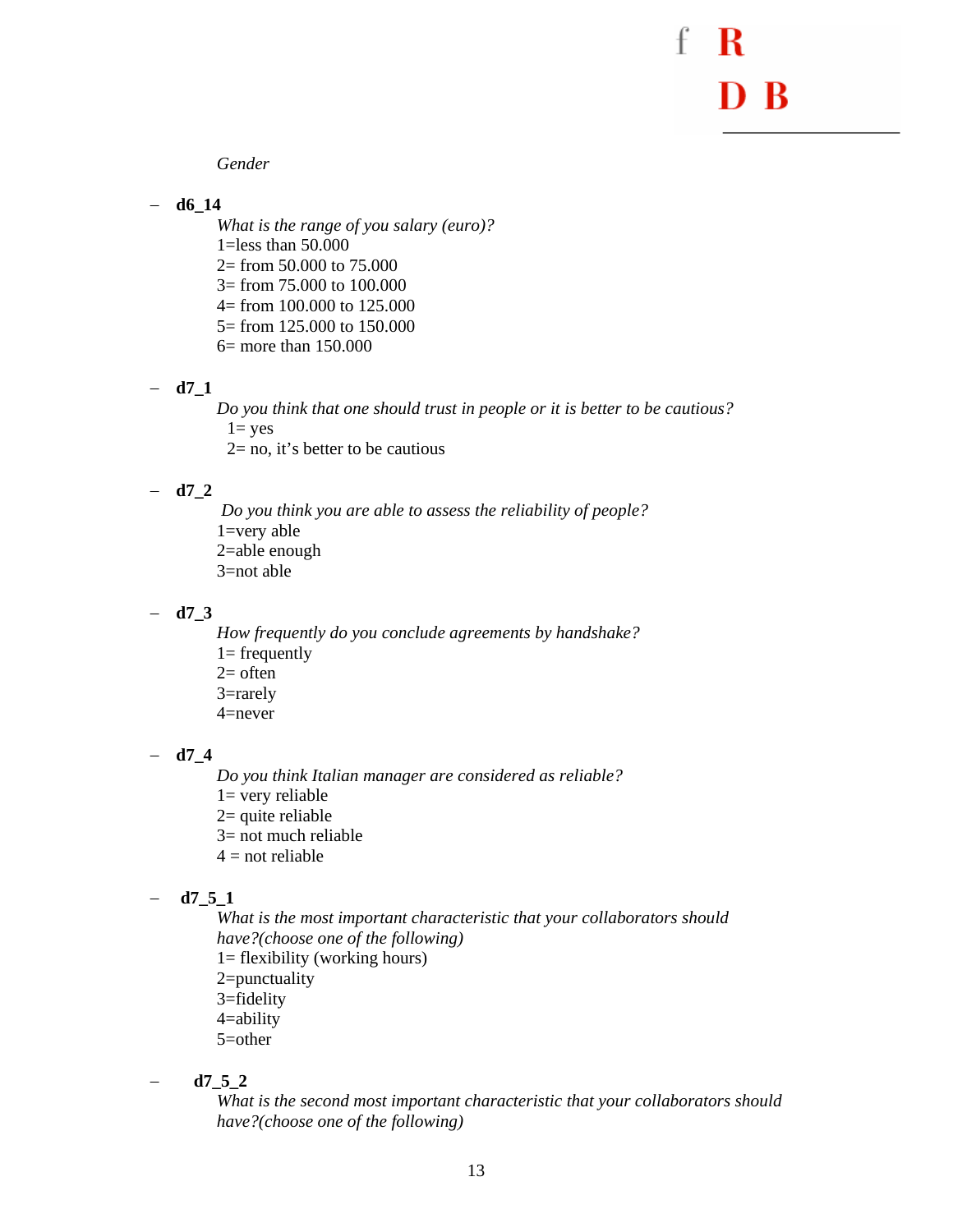1= flexibility (working hours) 2=punctuality 3=fidelity 4=ability 5=other

#### − **d7\_5\_3**

*Which other characteristic your collaborators should have?(choose one of the following)*  1= flexibility (working hours) 2=punctuality 3=fidelity 4=ability 5=other

#### − **d7\_6**

*Suppose you have to choose between two investment projects, both have the same costs but returns are different: the first one (A) has a return of 1 million euro and it has no risks, the second one (B) can have a higher return (5 millions euro) but it is not sure (99% of success). Which one do you prefer?*   $1=$  $A$ 

 $2 = B$ 

#### − **d7\_6\_1**

*Suppose now the project B has a probability of success equal to 90%. Which one do you prefer now?* 

 $1=$  $A$ 

 $2 = B$ 

#### − **d7\_6\_2**

*Suppose now the project B has a probability of success equal to 80%. Which one do you prefer now?* 

 $1=$ A  $2 = B$ 

#### − **d7\_6\_3**

*Suppose now the project B has a probability of success equal to 70%. Which one do you prefer now?* 

 $1=$ A

 $2=$ B

#### − **d7\_6\_4**

*Suppose now the project B has a probability of success equal to 60%. Which one do you prefer now?*   $1=$  $A$  $2 = B$